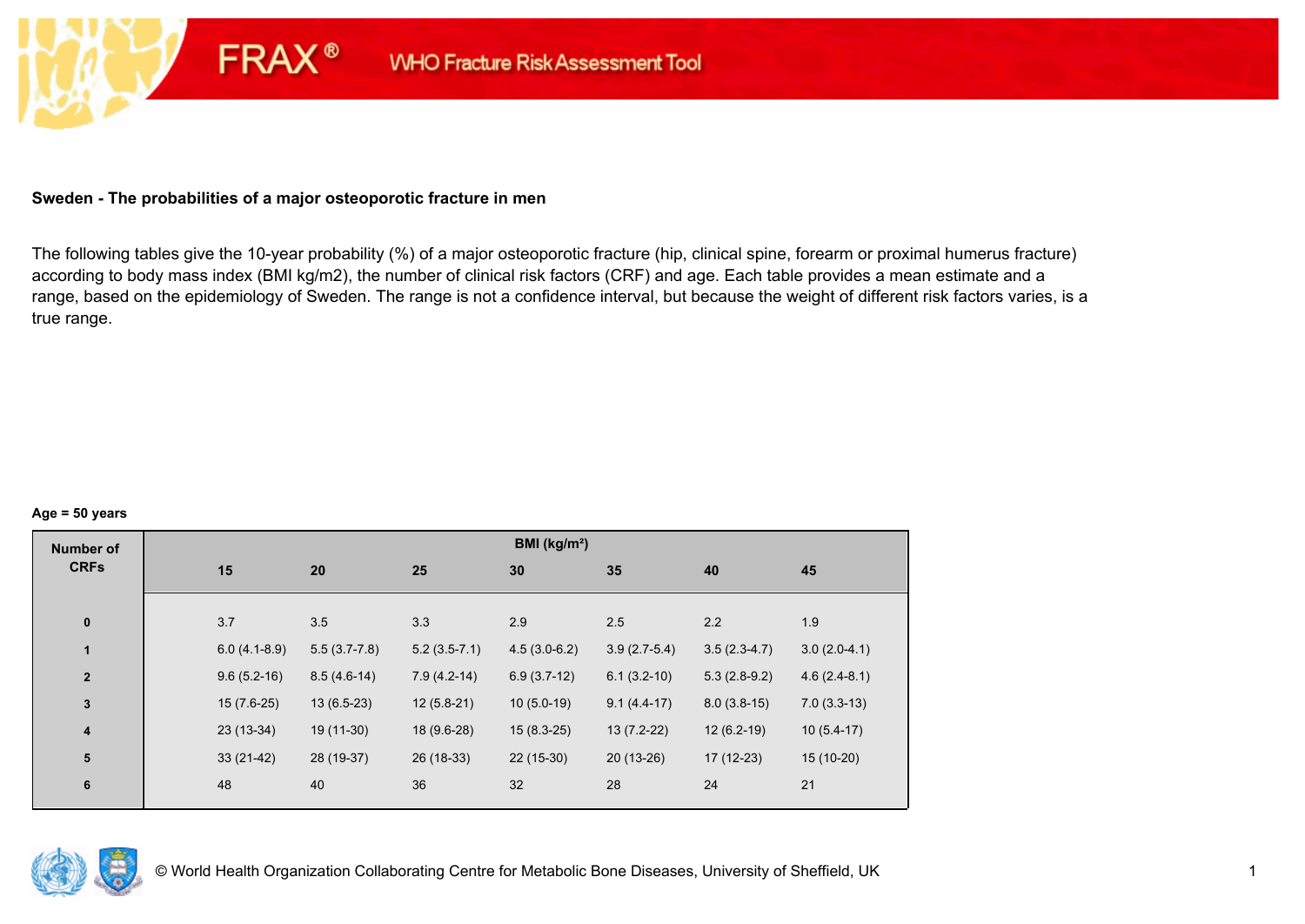# **Age = 55 years**

**FRAX®** 

| <b>Number of</b>        |               |                |                | BMI (kg/m <sup>2</sup> ) |                |                |                |
|-------------------------|---------------|----------------|----------------|--------------------------|----------------|----------------|----------------|
| <b>CRFs</b>             | 15            | 20             | 25             | 30                       | 35             | 40             | 45             |
| $\pmb{0}$               | 4.6           | 4.1            | 3.9            | 3.4                      | 3.0            | 2.6            | 2.3            |
| $\mathbf{1}$            | $7.3(5.1-11)$ | $6.5(4.5-9.1)$ | $6.1(4.2-8.3)$ | $5.3(3.6-7.2)$           | $4.6(3.1-6.2)$ | $4.0(2.7-5.4)$ | $3.5(2.4-4.7)$ |
| $\overline{2}$          | $12(6.7-18)$  | $10(5.6-16)$   | $9.3(5.1-15)$  | $8.1(4.4-14)$            | $7.0(3.8-12)$  | $6.1(3.3-10)$  | $5.3(2.9-9.1)$ |
| $\mathbf{3}$            | 18 (9.9-28)   | $15(8.1-26)$   | $14(7.1-24)$   | $12(6.1-21)$             | $11(5.3-19)$   | $9.1(4.5-16)$  | $8.0(3.9-14)$  |
| $\overline{\mathbf{4}}$ | 27 (16-39)    | 23 (14-34)     | 20 (12-32)     | 18 (10-28)               | $15(8.6-25)$   | $13(7.4-22)$   | $12(6.4-19)$   |
| 5                       | 38 (26-47)    | $33(23-41)$    | 29 (21-38)     | 26 (18-33)               | 22 (16-29)     | 19 (14-26)     | $17(12-23)$    |
| 6                       | 53            | 46             | 41             | 36                       | 31             | 28             | 24             |
|                         |               |                |                |                          |                |                |                |

## **Age = 60 years**

| <b>Number of</b> |               |               |               | BMI ( $kg/m2$ ) |                |                |                |
|------------------|---------------|---------------|---------------|-----------------|----------------|----------------|----------------|
| <b>CRFs</b>      | 15            | 20            | 25            | 30              | 35             | 40             | 45             |
| $\bf{0}$         | 6.1           | 5.4           | 5.0           | 4.3             | 3.8            | 3.3            | 2.8            |
| $\mathbf{1}$     | $9.6(6.9-14)$ | $8.4(5.9-11)$ | $7.7(5.4-10)$ | $6.7(4.6-8.9)$  | $5.8(4.0-7.7)$ | $5.0(3.4-6.6)$ | $4.3(2.9-5.7)$ |
| $\mathbf{2}$     | $15(9.2-22)$  | $13(7.6-20)$  | $12(6.7-19)$  | $10(5.7-16)$    | $8.7(4.9-14)$  | $7.6(4.2-13)$  | $6.5(3.6-11)$  |
| $\mathbf{3}$     | 22 (14-33)    | 19 (11-30)    | 17 (9.4-29)   | $15(8.0-25)$    | $13(6.9-22)$   | $11(5.9-19)$   | $9.7(5.0-17)$  |
| 4                | $33(21-45)$   | 28 (18-40)    | 25 (15-37)    | $22(13-33)$     | 19 (11-29)     | $16(9.5-26)$   | $14(8.1-22)$   |
| 5                | 45 (33-54)    | 39 (29-49)    | $35(26-44)$   | $31(22-39)$     | 27 (19-35)     | 23 (17-31)     | $20(15-27)$    |
| 6                | 59            | 53            | 48            | 42              | 37             | 32             | 28             |

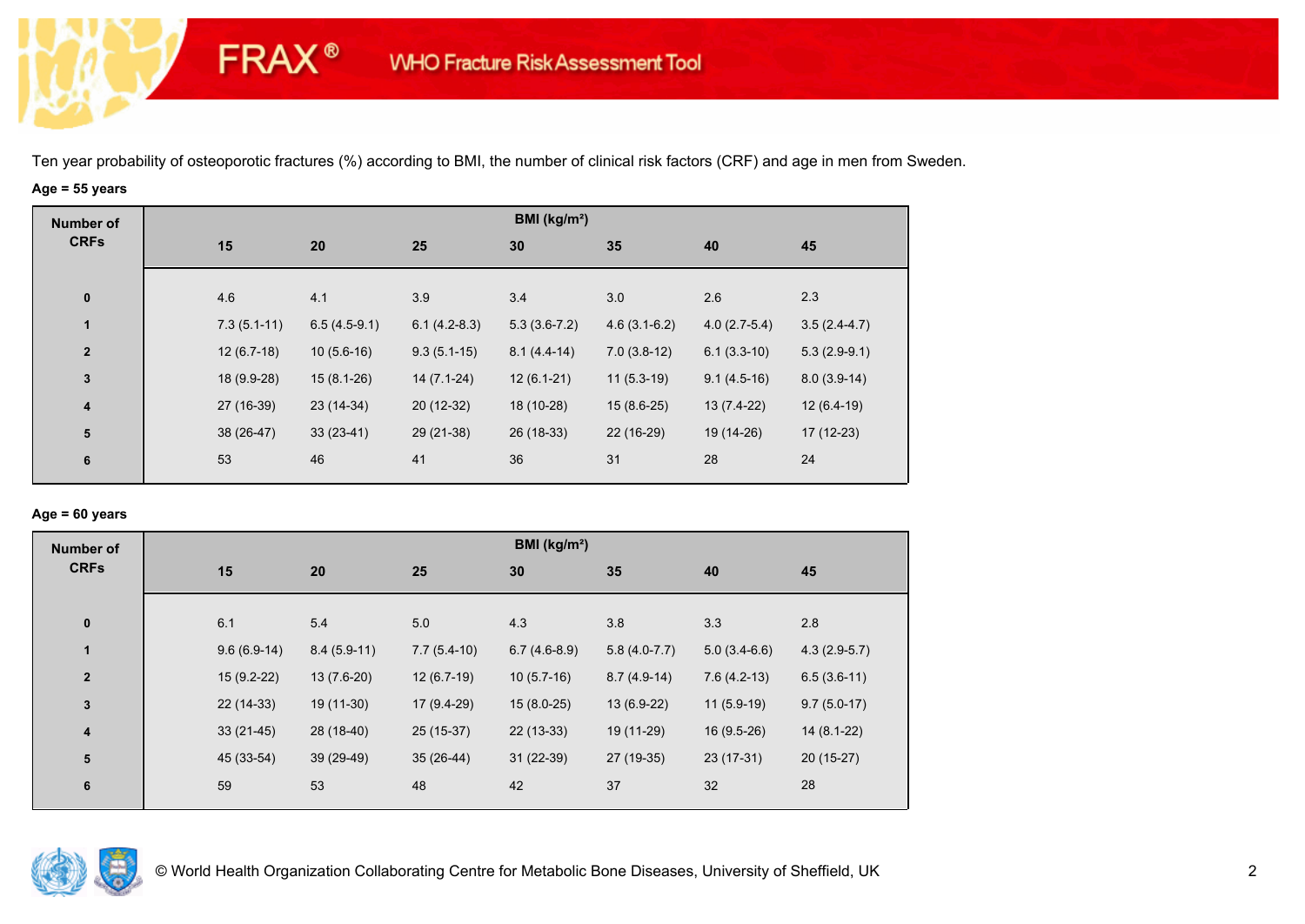# **Age = 65 years**

**FRAX®** 

| <b>Number of</b>        |              |              |               | BMI (kg/m <sup>2</sup> ) |                |                |                |
|-------------------------|--------------|--------------|---------------|--------------------------|----------------|----------------|----------------|
| <b>CRFs</b>             | 15           | 20           | 25            | 30                       | 35             | 40             | 45             |
|                         |              |              |               |                          |                |                |                |
| $\pmb{0}$               | 7.6          | 6.7          | 6.1           | 5.2                      | 4.5            | 3.9            | 3.3            |
| $\mathbf{1}$            | $12(8.7-16)$ | $10(7.4-13)$ | $9.3(6.6-12)$ | $8.0(5.6-10)$            | $6.8(4.8-8.9)$ | $5.9(4.1-7.6)$ | $5.0(3.5-6.6)$ |
| $\overline{2}$          | 18 (12-25)   | $15(9.7-23)$ | $14(8.3-21)$  | $12(7.0-19)$             | $10(6.0-16)$   | $8.8(5.1-14)$  | $7.6(4.3-12)$  |
| $\mathbf{3}$            | 26 (18-36)   | $23(14-33)$  | 20 (12-32)    | 17 (10-28)               | $15(8.5-24)$   | $13(7.2-21)$   | $11(6.1-19)$   |
| $\overline{\mathbf{4}}$ | 36 (26-48)   | $32(23-44)$  | 29 (19-42)    | 25 (16-37)               | $22(14-32)$    | 19 (12-28)     | 16 (9.7-25)    |
| ${\bf 5}$               | 48 (37-57)   | 44 (34-53)   | 40 (31-49)    | $35(26-44)$              | $30(23-38)$    | 26 (19-34)     | 23 (17-30)     |
| 6                       | 60           | 56           | 52            | 46                       | 41             | 36             | 31             |
|                         |              |              |               |                          |                |                |                |

## **Age = 70 years**

| <b>Number of</b>        |             |              |              | BMI (kg/m <sup>2</sup> ) |               |                |                |
|-------------------------|-------------|--------------|--------------|--------------------------|---------------|----------------|----------------|
| <b>CRFs</b>             | 15          | 20           | 25           | 30                       | 35            | 40             | 45             |
| $\pmb{0}$               | 10          | 8.6          | 7.6          | 6.5                      | 5.5           | 4.6            | 3.9            |
| $\mathbf{1}$            | $15(11-19)$ | $13(9.7-16)$ | $11(8.4-14)$ | $9.6(7.0-12)$            | $8.1(5.9-10)$ | $6.8(4.9-8.8)$ | $5.8(4.2-7.5)$ |
| $\overline{\mathbf{2}}$ | 23 (15-32)  | $20(13-27)$  | 17 (11-23)   | $14(9.1-20)$             | $12(7.6-17)$  | $10(6.3-14)$   | $8.4(5.3-12)$  |
| $\mathbf 3$             | $33(22-44)$ | 28 (20-39)   | 24 (16-35)   | $21(13-30)$              | $17(11-25)$   | $15(9.3-22)$   | $12(7.7-18)$   |
| $\overline{\mathbf{4}}$ | 44 (32-55)  | 40 (29-52)   | $35(25-47)$  | $30(21-41)$              | 25 (17-35)    | $21(14-30)$    | 18 (12-26)     |
| ${\bf 5}$               | 55 (49-64)  | $52(46-61)$  | 47 (40-57)   | 41 (34-50)               | $35(29-44)$   | $30(24-38)$    | 25 (20-32)     |
| 6                       | 65          | 64           | 61           | 54                       | 47            | 41             | 35             |

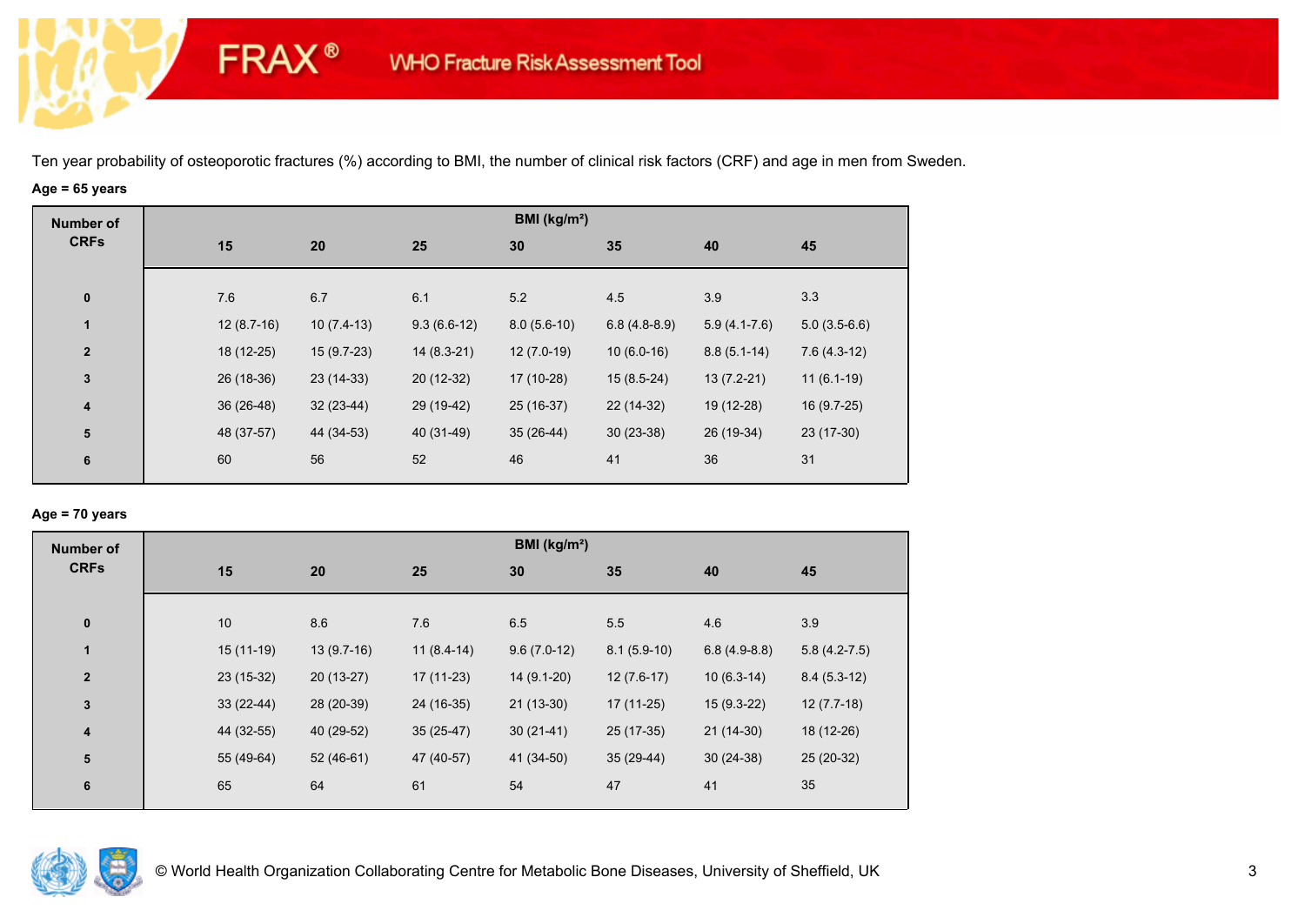# **Age = 75 years**

**FRAX®** 

| Number of               |             |             |             | BMI (kg/m <sup>2</sup> ) |              |               |                |
|-------------------------|-------------|-------------|-------------|--------------------------|--------------|---------------|----------------|
| <b>CRFs</b>             | 15          | 20          | 25          | 30                       | 35           | 40            | 45             |
| $\bf{0}$                | 13          | 11          | 9.7         | 8.1                      | 6.7          | 5.6           | 4.7            |
| $\mathbf{1}$            | $21(15-31)$ | 18 (13-25)  | $15(11-19)$ | $12(8.9-16)$             | $10(7.3-13)$ | $8.4(6.0-10)$ | $6.9(5.0-8.5)$ |
| $\overline{2}$          | $31(20-45)$ | 27 (17-39)  | 23 (14-32)  | 19 (12-27)               | $15(9.7-22)$ | $13(7.9-18)$  | $10(6.5-15)$   |
| $\mathbf 3$             | 43 (27-59)  | $39(25-54)$ | $33(22-46)$ | 28 (18-39)               | $23(15-33)$  | 19 (12-28)    | 16 (9.7-23)    |
| 4                       | 55 (39-68)  | $52(36-64)$ | 47 (32-60)  | 40 (26-53)               | 34 (22-46)   | 28 (18-39)    | $23(15-33)$    |
| $\overline{\mathbf{5}}$ | 66 (53-73)  | 64 (50-72)  | 60 (47-69)  | $53(41-63)$              | 47 (35-56)   | 40 (29-49)    | 34 (24-42)     |
| 6                       | 75          | 73          | 72          | 66                       | 60           | 53            | 46             |
|                         |             |             |             |                          |              |               |                |

## **Age = 80 years**

| <b>Number of</b> |             |             |             | BMI ( $kg/m2$ ) |              |               |               |
|------------------|-------------|-------------|-------------|-----------------|--------------|---------------|---------------|
| <b>CRFs</b>      | 15          | 20          | 25          | 30              | 35           | 40            | 45            |
|                  |             |             |             |                 |              |               |               |
| $\pmb{0}$        | 15          | 13          | 12          | 9.9             | 8.1          | 6.7           | 5.5           |
| $\mathbf{1}$     | $23(16-35)$ | $20(15-30)$ | 18 (13-25)  | $15(11-20)$     | $12(8.7-17)$ | $9.9(7.0-13)$ | $8.1(5.7-11)$ |
| $\mathbf{2}$     | $33(22-48)$ | $30(20-43)$ | 27 (18-37)  | $22(14-31)$     | 18 (12-25)   | $15(9.4-21)$  | $12(7.6-17)$  |
| $\mathbf{3}$     | 44 (30-59)  | 41 (27-55)  | $37(25-50)$ | $31(20-43)$     | 26 (17-36)   | $22(13-30)$   | 18 (11-25)    |
| 4                | 55 (40-67)  | 53 (37-64)  | 49 (35-61)  | 43 (30-54)      | $36(25-48)$  | $31(20-41)$   | 25 (16-34)    |
| 5                | 66 (52-73)  | 64 (50-71)  | 61 (47-69)  | 55 (41-64)      | 48 (35-57)   | 41 (29-50)    | $35(24-43)$   |
| 6                | 73          | 73          | 71          | 66              | 60           | 53            | 46            |
|                  |             |             |             |                 |              |               |               |